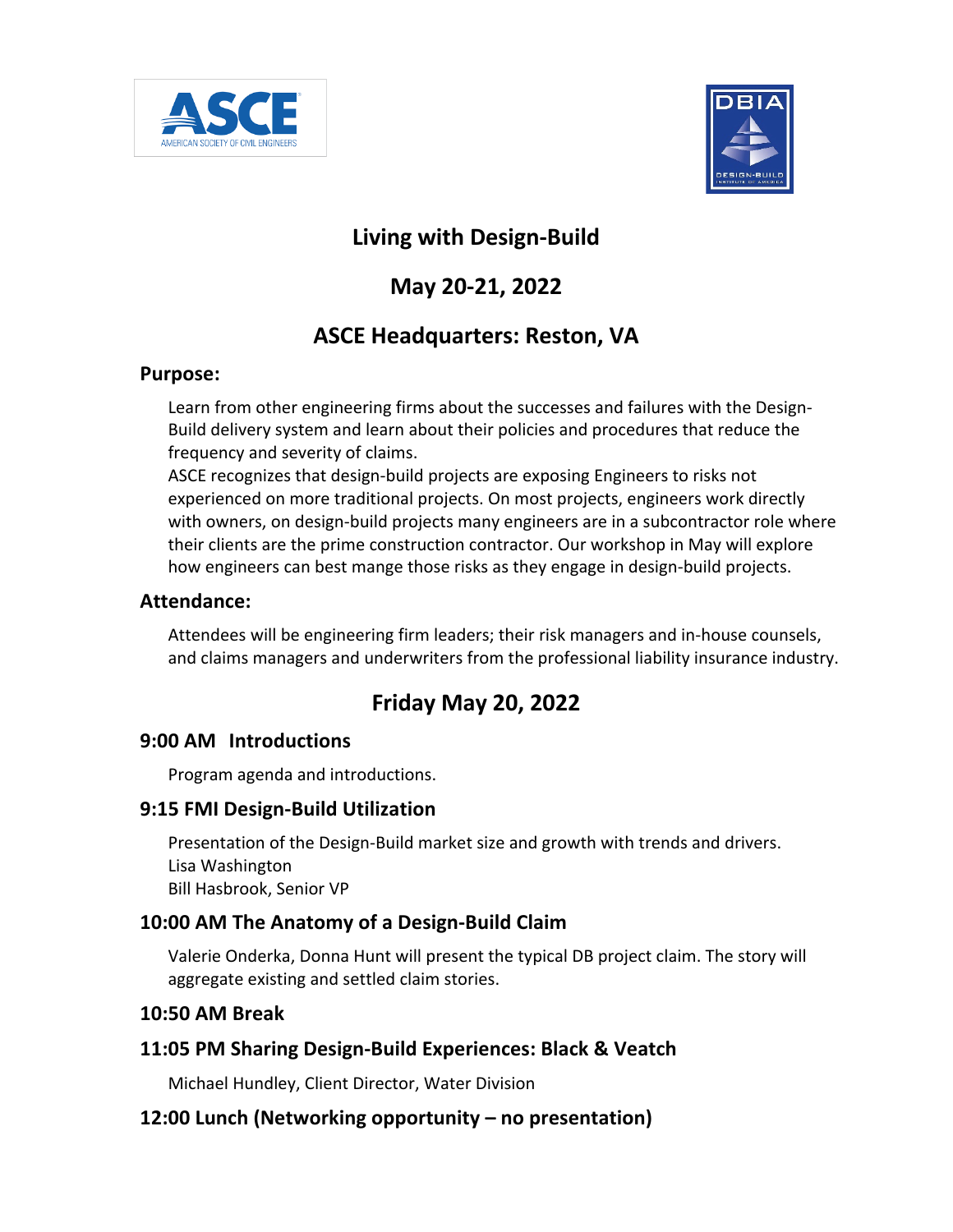## **1:00 PM Design-Build Experiences: KPFF - Buildings and Marine Infrastructure**

Don Oates, PE, Risk Management Lead (Seattle, WA) Sam Muir, Attorney (Oakland, CA)

#### **1:50 PM Break**

## **2:00 PM Design-Build Experiences: Kleinfelder - Geo & Transportation Projects**

Richard Wells, Senior VP (Greensboro, NC) Bill Hasbrook, Senior VP

#### **2:50 PM Break**

#### **3:00 PM Design-Build Experiences: HDR - Water Projects**

Norman Gadzinski, SVP, Construction Operations Mgr, Water/Wastewater (Cleveland, OH)

Catherine Lang, Attorney (Denver, CO)

### **3:50AM Design-Build Experiences: HNTB - Transportation Projects**

Jim Peterson, PE, SVP

R. Brian Johnson, P.E., Esq, Senior Attorney, Contracting Group Leader

#### **4:40 PM Discussion**

#### **5:15 PM Bus to Hotel**

#### **6:00 PM Reception and Dinner**

Dinner Speaker(s) – DBIA

## **Saturday, May 21, 2022**

| 7:00 AM  | <b>Breakfast at Hotel</b>                                   |
|----------|-------------------------------------------------------------|
| 8:00 AM  | <b>Bus to ASCE</b>                                          |
| 8:45 AM  | <b>Introduction and Instructions for Break-Out Sessions</b> |
| 9:00 AM  | <b>Break-Out Period 1</b>                                   |
| 9:45 AM  | <b>Break-Out Period 2</b>                                   |
| 10:30 AM | <b>Break-Out Period 3</b>                                   |
| 11:15 AM | All - Summary and Discussion by All                         |
| 12:00 PM | <b>Bus to Dulles</b>                                        |